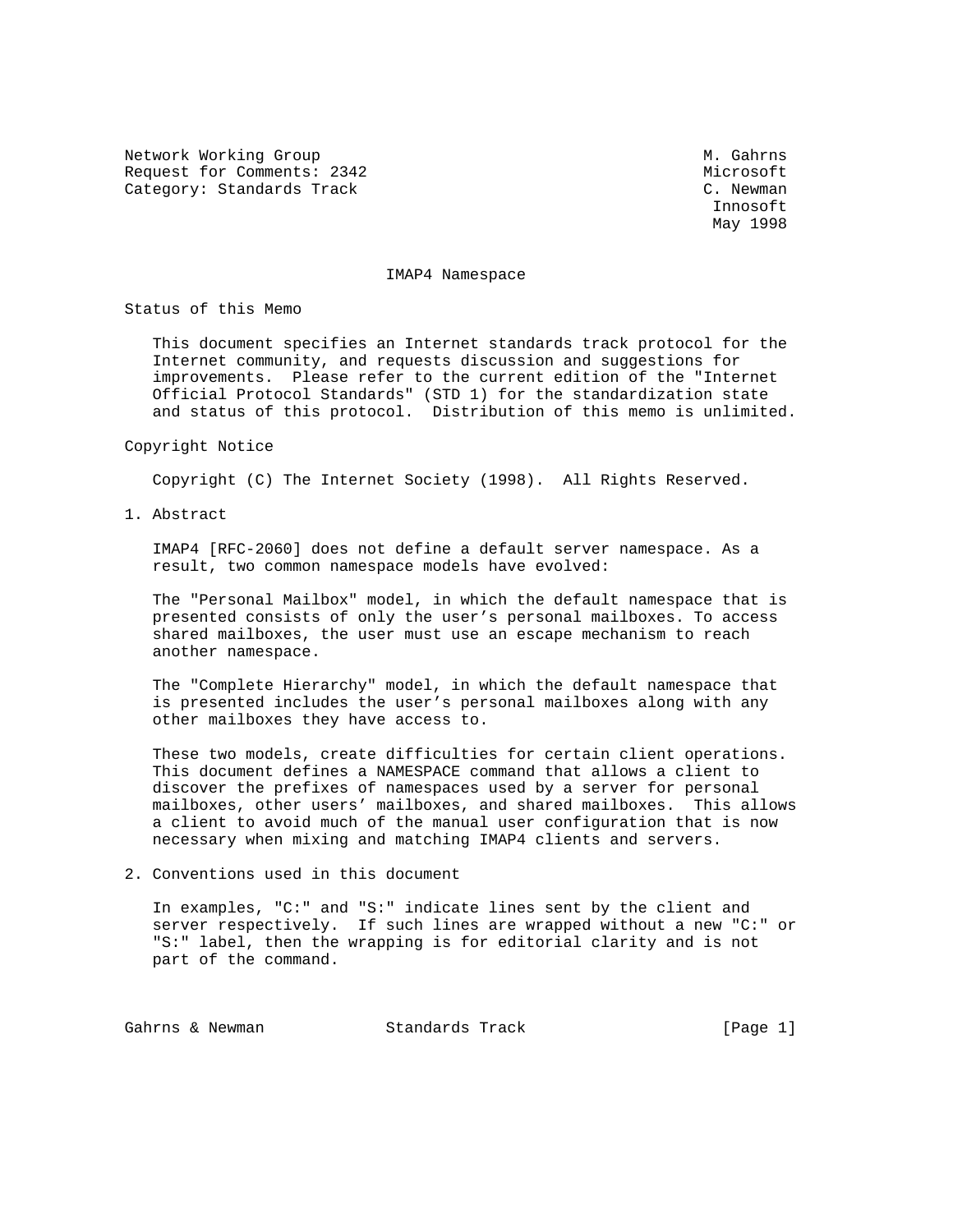Personal Namespace: A namespace that the server considers within the personal scope of the authenticated user on a particular connection. Typically, only the authenticated user has access to mailboxes in their Personal Namespace. It is the part of the namespace that belongs to the user that is allocated for mailboxes. If an INBOX exists for a user, it MUST appear within the user's personal namespace. In the typical case, there SHOULD be only one Personal Namespace on a server.

 Other Users' Namespace: A namespace that consists of mailboxes from the Personal Namespaces of other users. To access mailboxes in the Other Users' Namespace, the currently authenticated user MUST be explicitly granted access rights. For example, it is common for a manager to grant to their secretary access rights to their mailbox. In the typical case, there SHOULD be only one Other Users' Namespace on a server.

 Shared Namespace: A namespace that consists of mailboxes that are intended to be shared amongst users and do not exist within a user's Personal Namespace.

The namespaces a server uses MAY differ on a per-user basis.

 The key words "MUST", "MUST NOT", "REQUIRED", "SHALL", "SHALL NOT", "SHOULD", "SHOULD NOT", "RECOMMENDED", "MAY", and "OPTIONAL" in this document are to be interpreted as described in [RFC-2119].

3. Introduction and Overview

 Clients often attempt to create mailboxes for such purposes as maintaining a record of sent messages (e.g. "Sent Mail") or temporarily saving messages being composed (e.g. "Drafts"). For these clients to inter-operate correctly with the variety of IMAP4 servers available, the user must enter the prefix of the Personal Namespace used by the server. Using the NAMESPACE command, a client is able to automatically discover this prefix without manual user configuration.

 In addition, users are often required to manually enter the prefixes of various namespaces in order to view the mailboxes located there. For example, they might be required to enter the prefix of #shared to view the shared mailboxes namespace. The NAMESPACE command allows a client to automatically discover the namespaces that are available on a server. This allows a client to present the available namespaces to the user in what ever manner it deems appropriate. For example, a

Gahrns & Newman Standards Track (Page 2)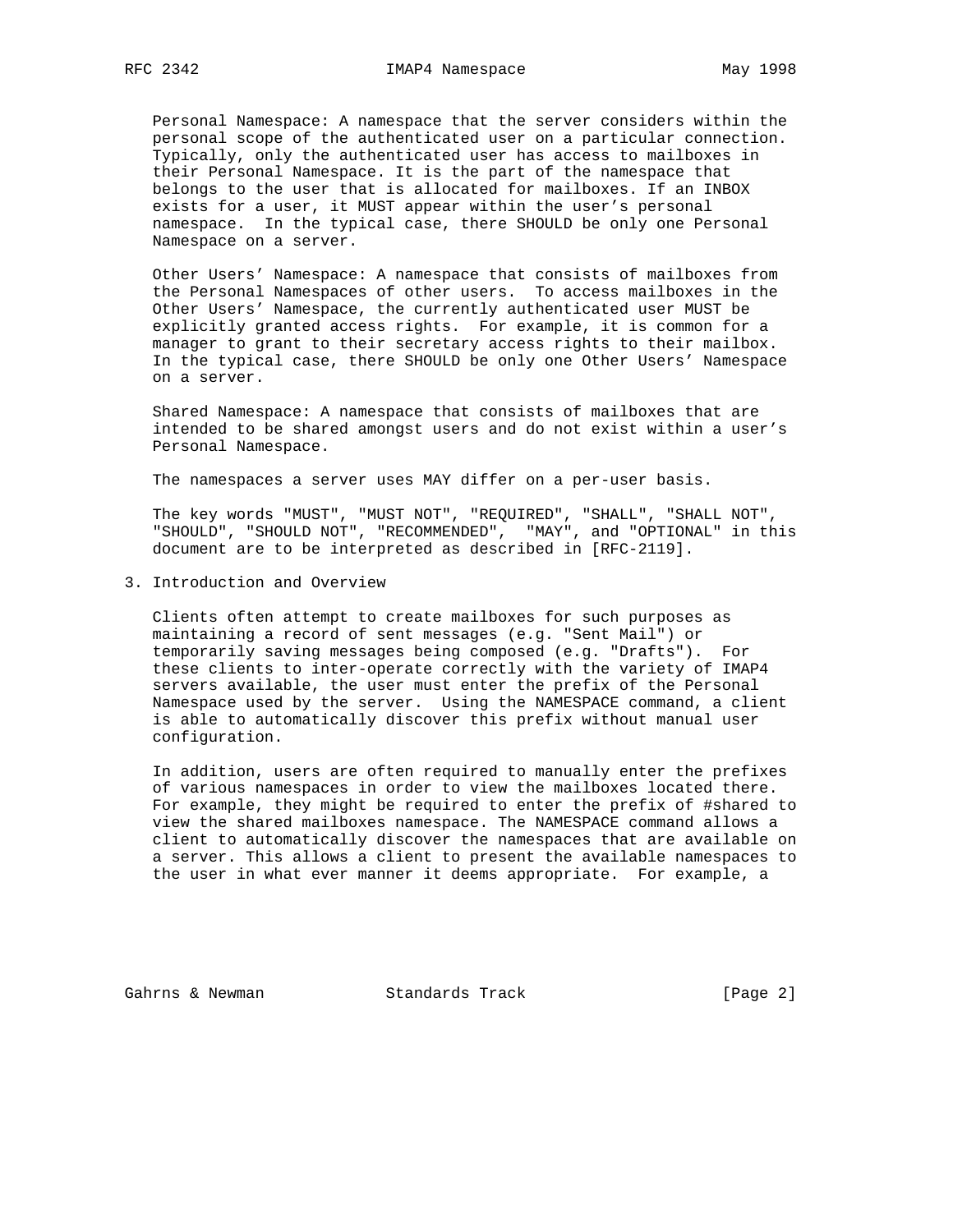client could choose to initially display only personal mailboxes, or it may choose to display the complete list of mailboxes available, and initially position the user at the root of their Personal Namespace.

 A server MAY choose to make available to the NAMESPACE command only a subset of the complete set of namespaces the server supports. To provide the ability to access these namespaces, a client SHOULD allow the user the ability to manually enter a namespace prefix.

4. Requirements

 IMAP4 servers that support this extension MUST list the keyword NAMESPACE in their CAPABILITY response.

 The NAMESPACE command is valid in the Authenticated and Selected state.

5. NAMESPACE Command

Arguments: none

- Response: an untagged NAMESPACE response that contains the prefix and hierarchy delimiter to the server's Personal Namespace(s), Other Users' Namespace(s), and Shared Namespace(s) that the server wishes to expose. The response will contain a NIL for any namespace class that is not available. Namespace\_Response\_Extensions MAY be included in the response. Namespace\_Response\_Extensions which are not on the IETF standards track, MUST be prefixed with an "X-".
- Result: OK Command completed NO - Error: Can't complete command BAD - argument invalid

 Example 5.1: ===========

> < A server that supports a single personal namespace. No leading prefix is used on personal mailboxes and "/" is the hierarchy delimiter.>

 C: A001 NAMESPACE S: \* NAMESPACE (("" "/")) NIL NIL S: A001 OK NAMESPACE command completed

Gahrns & Newman Standards Track (Page 3)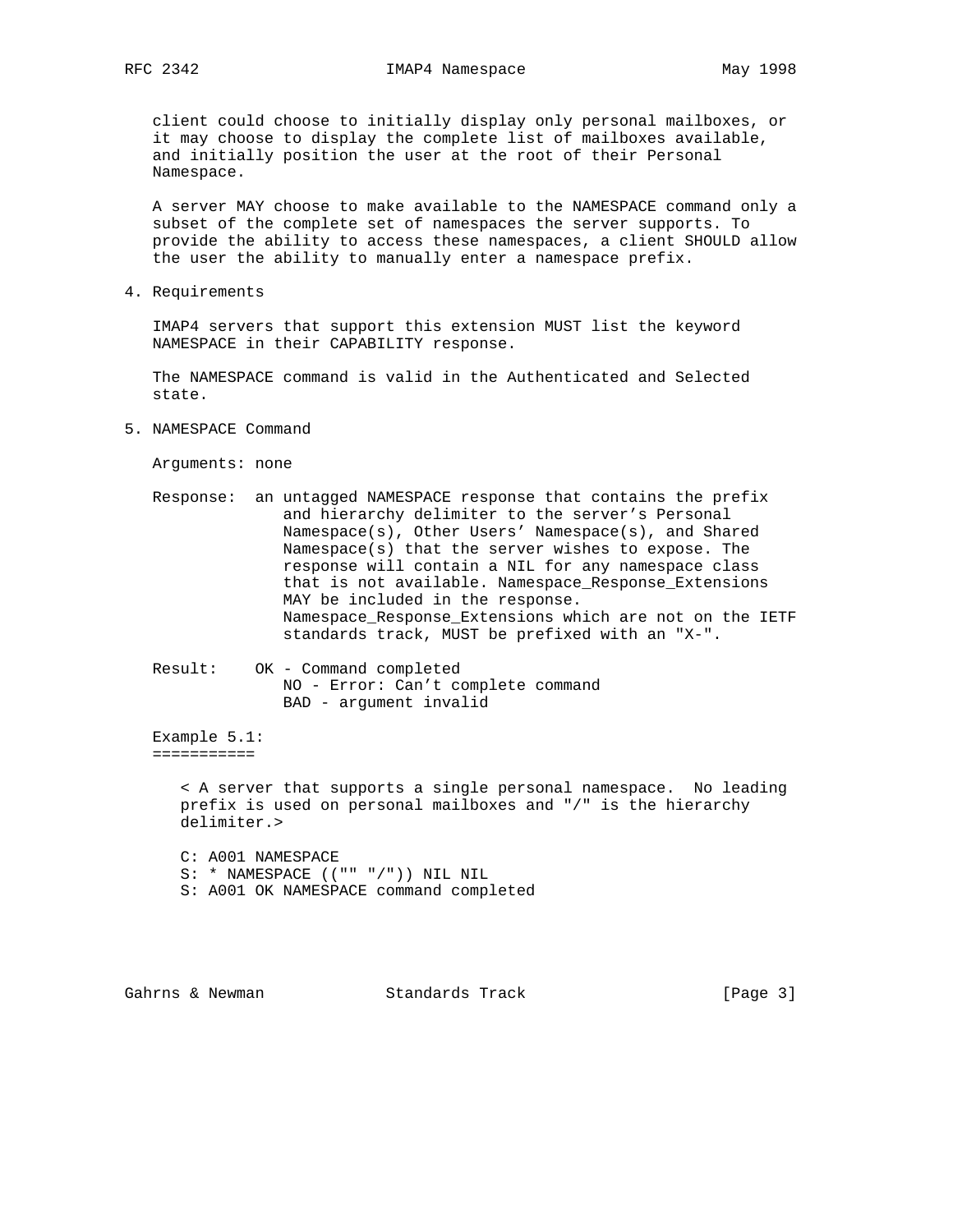```
 Example 5.2:
===========
   < A user logged on anonymously to a server. No personal mailboxes
   are associated with the anonymous user and the user does not have
   access to the Other Users' Namespace. No prefix is required to
  access shared mailboxes and the hierarchy delimiter is "." >
  C: A001 NAMESPACE
   S: * NAMESPACE NIL NIL (("" "."))
   S: A001 OK NAMESPACE command completed
Example 5.3:
===========
   < A server that contains a Personal Namespace and a single Shared
  Namespace. >
  C: A001 NAMESPACE
  S: * NAMESPACE (("" "/")) NIL (("Public Folders/" "/"))
   S: A001 OK NAMESPACE command completed
Example 5.4:
===========
   < A server that contains a Personal Namespace, Other Users'
  Namespace and multiple Shared Namespaces. Note that the hierarchy
   delimiter used within each namespace can be different. >
  C: A001 NAMESPACE
   S: * NAMESPACE (("" "/")) (("˜" "/")) (("#shared/" "/")
      ("#public/" "/")("#ftp/" "/")("#news." "."))
   S: A001 OK NAMESPACE command completed
The prefix string allows a client to do things such as automatically
creating personal mailboxes or LISTing all available mailboxes within
a namespace.
Example 5.5:
===========
   < A server that supports only the Personal Namespace, with a
   leading prefix of INBOX to personal mailboxes and a hierarchy
   delimiter of ".">
  C: A001 NAMESPACE
   S: * NAMESPACE (("INBOX." ".")) NIL NIL
   S: A001 OK NAMESPACE command completed
```
Gahrns & Newman Standards Track (Page 4)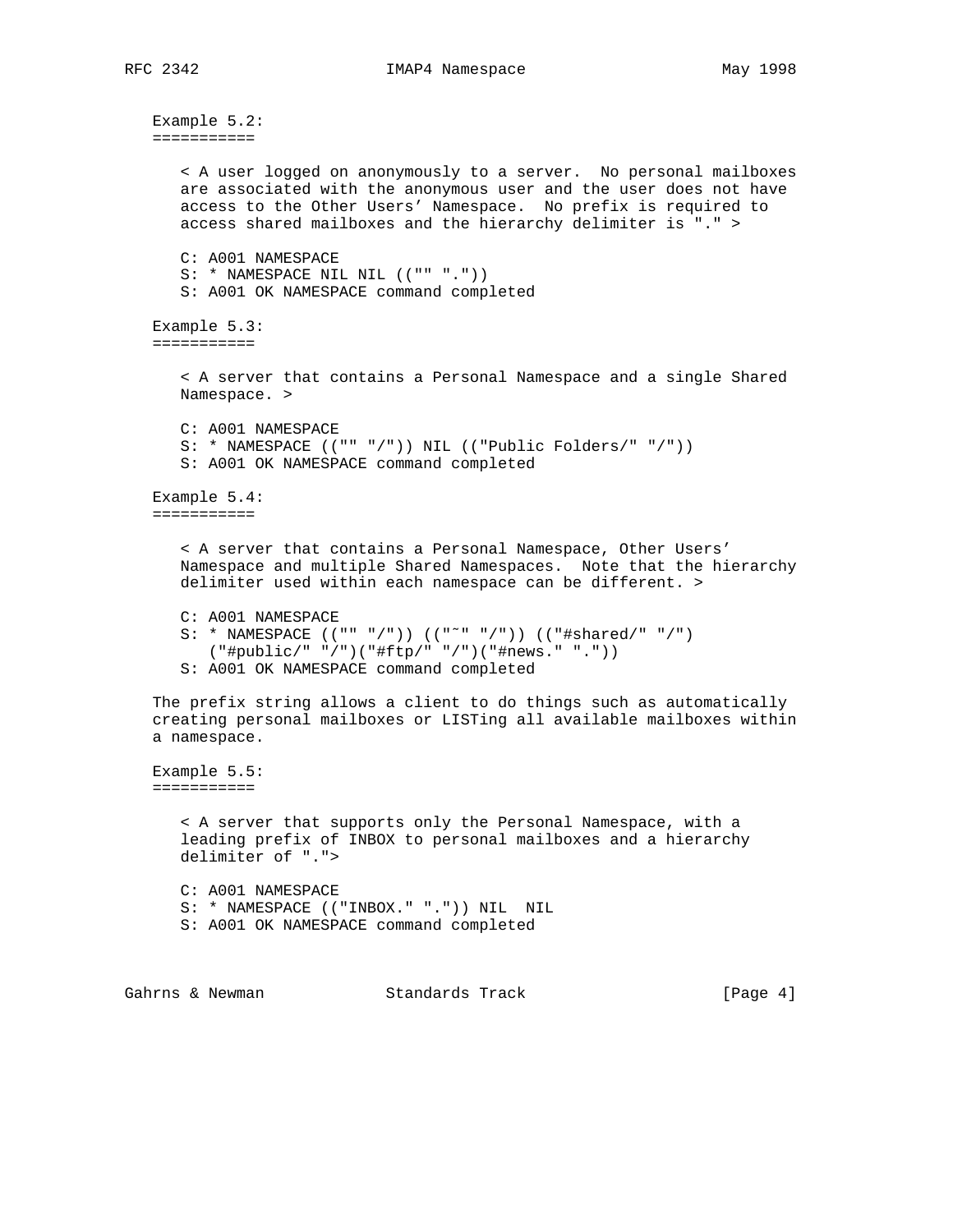< Automatically create a mailbox to store sent items.>

C: A002 CREATE "INBOX.Sent Mail"

S: A002 OK CREATE command completed

 Although typically a server will support only a single Personal Namespace, and a single Other User's Namespace, circumstances exist where there MAY be multiples of these, and a client MUST be prepared for them. If a client is configured such that it is required to create a certain mailbox, there can be circumstances where it is unclear which Personal Namespaces it should create the mailbox in. In these situations a client SHOULD let the user select which namespaces to create the mailbox in.

 Example 5.6: ===========

> < In this example, a server supports 2 Personal Namespaces. In addition to the regular Personal Namespace, the user has an additional personal namespace to allow access to mailboxes in an MH format mailstore. >

 < The client is configured to save a copy of all mail sent by the user into a mailbox called 'Sent Mail'. Furthermore, after a message is deleted from a mailbox, the client is configured to move that message to a mailbox called 'Deleted Items'.>

 < Note that this example demonstrates how some extension flags can be passed to further describe the #mh namespace. >

```
 C: A001 NAMESPACE
```
- S: \* NAMESPACE (("" "/")("#mh/" "/" "X-PARAM" ("FLAG1" "FLAG2"))) NIL NIL
- S: A001 OK NAMESPACE command completed

 < It is desired to keep only one copy of sent mail. It is unclear which Personal Namespace the client should use to create the 'Sent Mail' mailbox. The user is prompted to select a namespace and only one 'Sent Mail' mailbox is created. >

 C: A002 CREATE "Sent Mail" S: A002 OK CREATE command completed

 < The client is designed so that it keeps two 'Deleted Items' mailboxes, one for each namespace. >

 C: A003 CREATE "Delete Items" S: A003 OK CREATE command completed

Gahrns & Newman Standards Track (Page 5)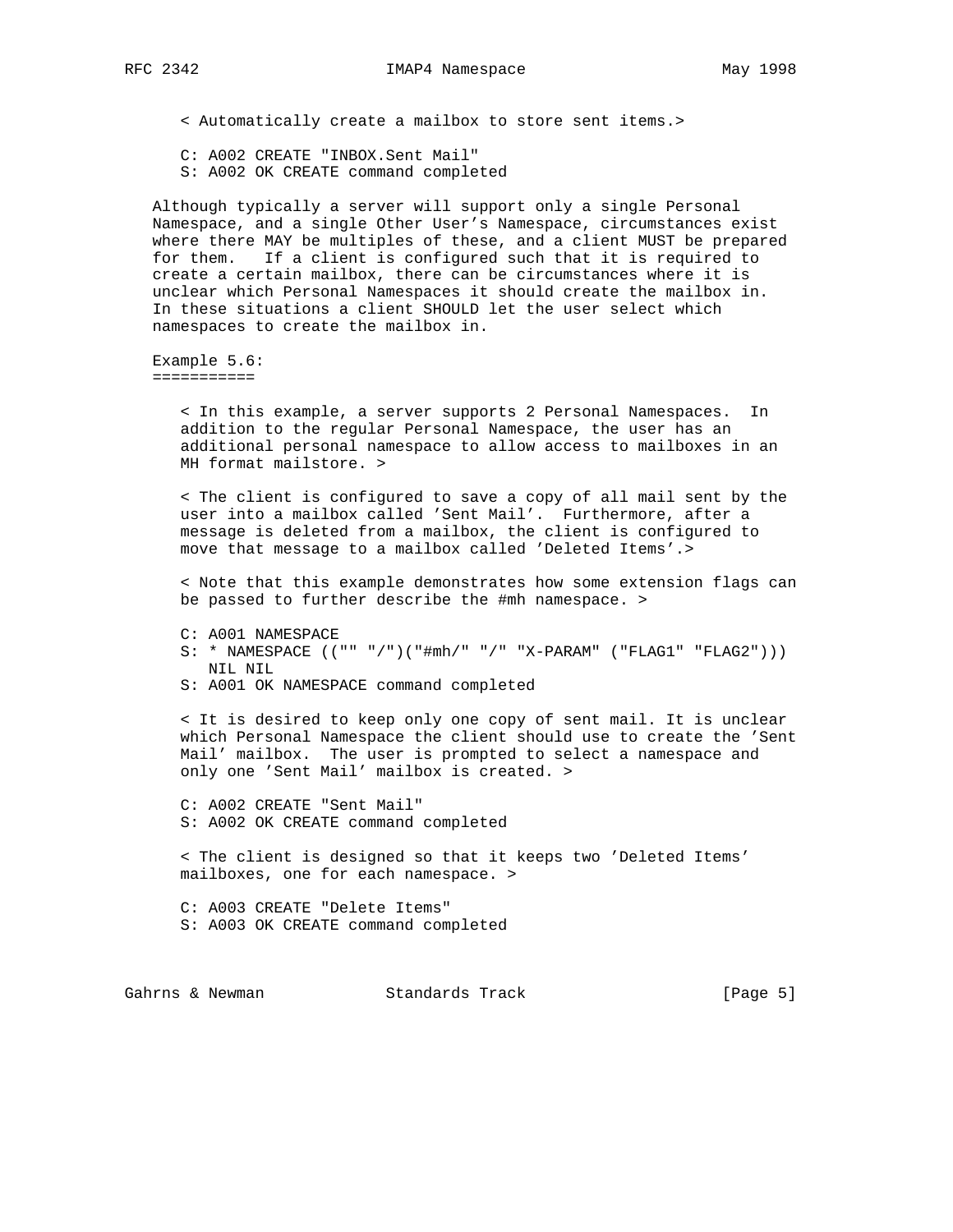C: A004 CREATE "#mh/Deleted Items" S: A004 OK CREATE command completed

 The next level of hierarchy following the Other Users' Namespace prefix SHOULD consist of <username>, where <username> is a user name as per the IMAP4 LOGIN or AUTHENTICATE command.

 A client can construct a LIST command by appending a "%" to the Other Users' Namespace prefix to discover the Personal Namespaces of other users that are available to the currently authenticated user.

 In response to such a LIST command, a server SHOULD NOT return user names that have not granted access to their personal mailboxes to the user in question.

 A server MAY return a LIST response containing only the names of users that have explicitly granted access to the user in question.

 Alternatively, a server MAY return NO to such a LIST command, requiring that a user name be included with the Other Users' Namespace prefix before listing any other user's mailboxes.

 Example 5.7: ===========

> < A server that supports providing a list of other user's mailboxes that are accessible to the currently logged on user. > C: A001 NAMESPACE

 S: \* NAMESPACE (("" "/")) (("Other Users/" "/")) NIL S: A001 OK NAMESPACE command completed

 C: A002 LIST "" "Other Users/%" S: \* LIST () "/" "Other Users/Mike" S: \* LIST () "/" "Other Users/Karen" S: \* LIST () "/" "Other Users/Matthew" S: \* LIST () "/" "Other Users/Tesa" S: A002 OK LIST command completed

 Example 5.8: ===========

> < A server that does not support providing a list of other user's mailboxes that are accessible to the currently logged on user. The mailboxes are listable if the client includes the name of the other user with the Other Users' Namespace prefix. >

Gahrns & Newman Standards Track (Page 6)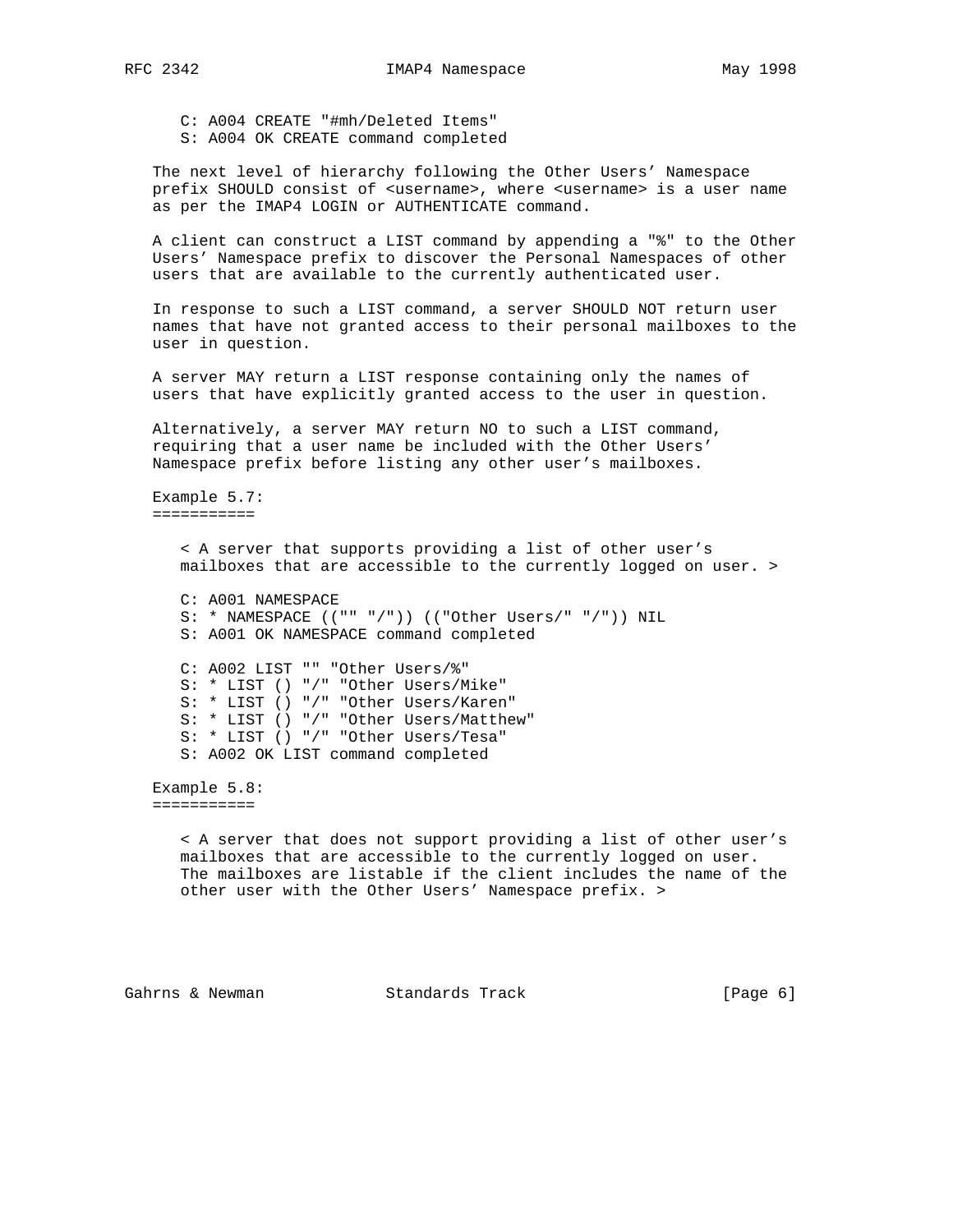character.

 C: A001 NAMESPACE S: \* NAMESPACE (("" "/")) (("#Users/" "/")) NIL S: A001 OK NAMESPACE command completed < In this example, the currently logged on user has access to the Personal Namespace of user Mike, but the server chose to suppress this information in the LIST response. However, by appending the user name Mike (received through user input) to the Other Users' Namespace prefix, the client is able to get a listing of the personal mailboxes of user Mike. > C: A002 LIST "" "#Users/%" S: A002 NO The requested item could not be found. C: A003 LIST "" "#Users/Mike/%" S: \* LIST () "/" "#Users/Mike/INBOX" S: \* LIST () "/" "#Users/Mike/Foo" S: A003 OK LIST command completed. A prefix string might not contain a hierarchy delimiter, because in some cases it is not needed as part of the prefix. Example 5.9: =========== < A server that allows access to the Other Users' Namespace by prefixing the others' mailboxes with a ' $\sim$ ' followed by <username>, where <username> is a user name as per the IMAP4 LOGIN or AUTHENTICATE command.> C: A001 NAMESPACE S: \* NAMESPACE (("" "/")) (("˜" "/")) NIL S: A001 OK NAMESPACE command completed < List the mailboxes for user mark > C: A002 LIST "" "˜mark/%" S: \* LIST () "/" "˜mark/INBOX" S: \* LIST () "/" "˜mark/foo" S: A002 OK LIST command completed Historical convention has been to start all namespaces with the "#" character. Namespaces that include the "#" character are not IMAP URL [IMAP-URL] friendly requiring the "#" character to be represented as %23 when within URLs. As such, server implementers MAY instead

Gahrns & Newman Standards Track [Page 7]

consider using namespace prefixes that do not contain the "#"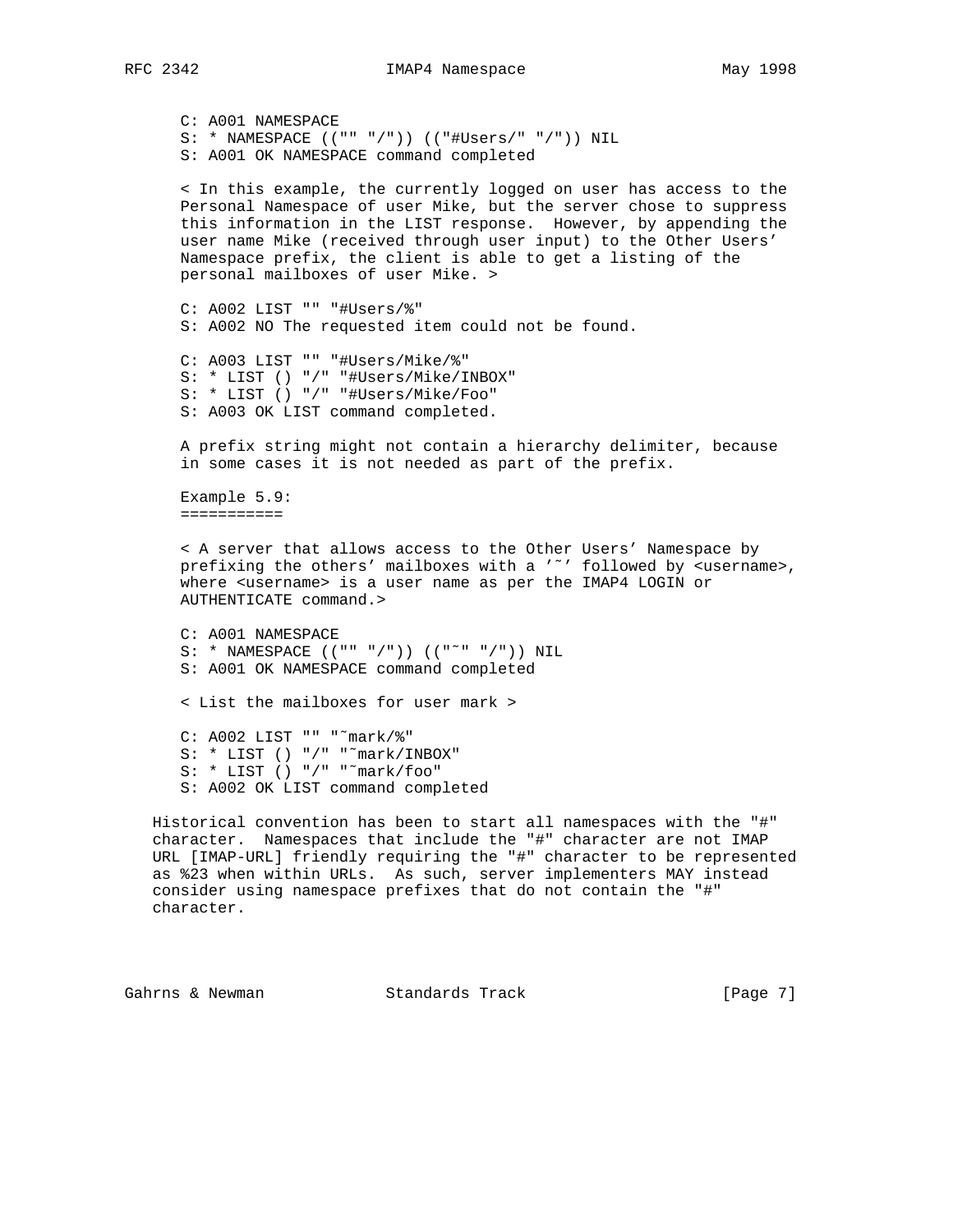6. Formal Syntax

 The following syntax specification uses the augmented Backus-Naur Form (BNF) as described in [ABNF]. atom = <atom> ; <atom> as defined in [RFC-2060] Namespace = nil / "(" 1\*( "(" string SP (<"> QUOTED\_CHAR <"> / nil) \*(Namespace Response Extension) ")" ) ")" Namespace\_Command = "NAMESPACE" Namespace\_Response\_Extension = SP string SP "(" string \*(SP string) ")" Namespace\_Response = "\*" SP "NAMESPACE" SP Namespace SP Namespace SP Namespace ; The first Namespace is the Personal Namespace(s) ; The second Namespace is the Other Users' Namespace(s) ; The third Namespace is the Shared Namespace(s)  $nil = *ni*l$  ; <nil> as defined in [RFC-2060] QUOTED\_CHAR = <QUOTED\_CHAR> ; <QUOTED\_CHAR> as defined in [RFC-2060] string = <string> ; <string> as defined in [RFC-2060] ; Note that the namespace prefix is to a mailbox and following ; IMAP4 convention, any international string in the NAMESPACE ; response MUST be of modified UTF-7 format as described in ; [RFC-2060].

7. Security Considerations

 In response to a LIST command containing an argument of the Other Users' Namespace prefix, a server SHOULD NOT list users that have not granted list access to their personal mailboxes to the currently authenticated user. Providing such a list, could compromise security by potentially disclosing confidential information of who is located on the server, or providing a starting point of a list of user accounts to attack.

Gahrns & Newman Standards Track (Page 8)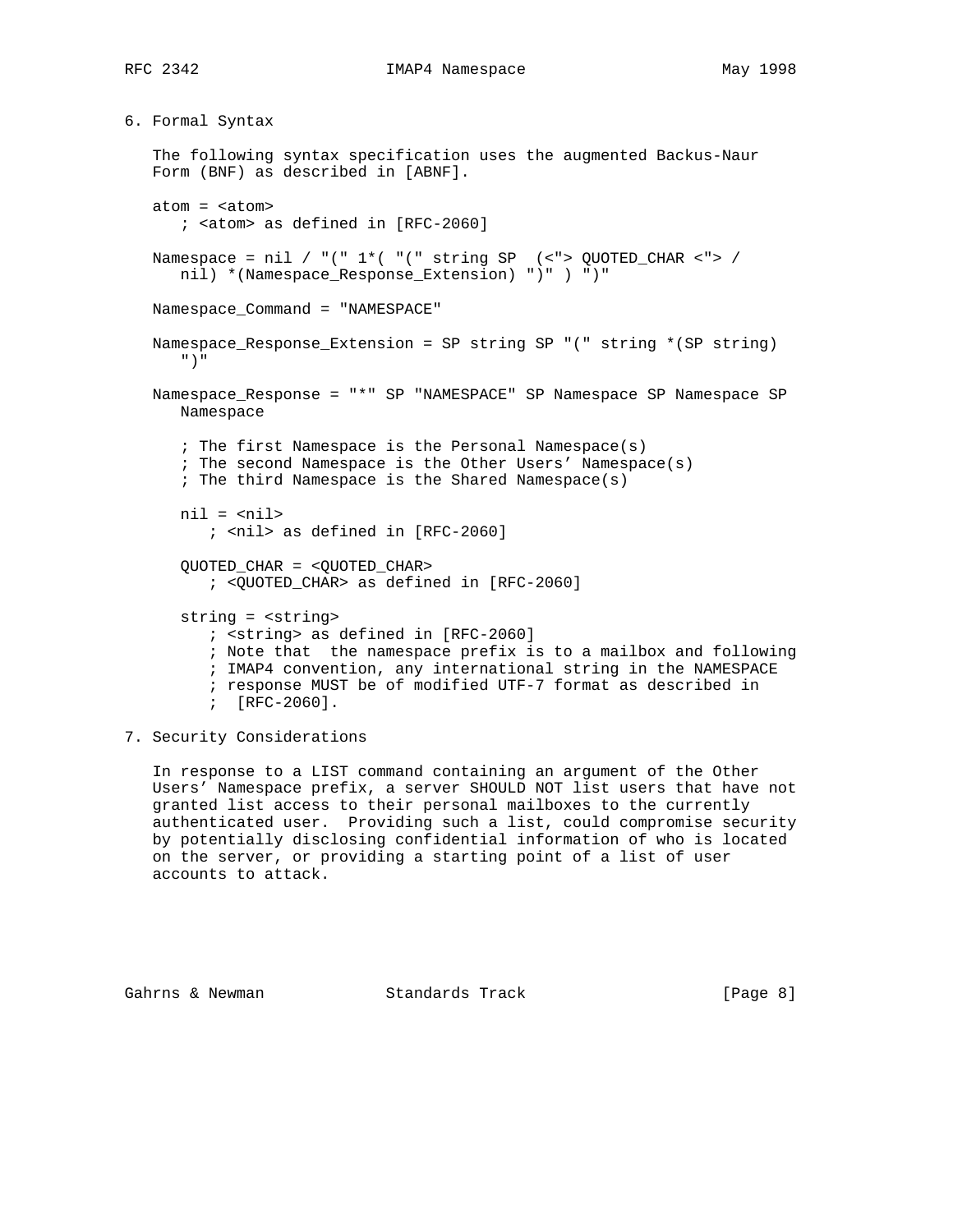8. References

 [RFC-2060], Crispin, M., "Internet Message Access Protocol Version 4rev1", RFC 2060, December 1996.

 [RFC-2119], Bradner, S., "Key words for use in RFCs to Indicate Requirement Levels", BCP 14, RFC 2119, March 1997.

 [ABNF] Crocker, D., Editor, and P. Overell, "Augmented BNF for Syntax Specifications: ABNF", RFC 2234, November 1997.

[IMAP-URL], Newman, C., "IMAP URL Scheme", RFC 2192, September 1997.

9. Acknowledgments

 Many people have participated in the discussion of IMAP namespaces on the IMAP mailing list. In particular, the authors would like to thank Mark Crispin for many of the concepts relating to the Personal Namespace and accessing the Personal Namespace of other users, Steve Hole for summarizing the two namespace models, John Myers and Jack De Winter for their work in a preceding effort trying to define a standardized personal namespace, and Larry Osterman for his review and collaboration on this document.

11. Authors' Addresses

 Mike Gahrns Microsoft One Microsoft Way Redmond, WA, 98072, USA

 Phone: (425) 936-9833 EMail: mikega@microsoft.com

 Chris Newman Innosoft International, Inc. 1050 East Garvey Ave. South West Covina, CA, 91790, USA

EMail: chris.newman@innosoft.com

Gahrns & Newman Standards Track [Page 9]